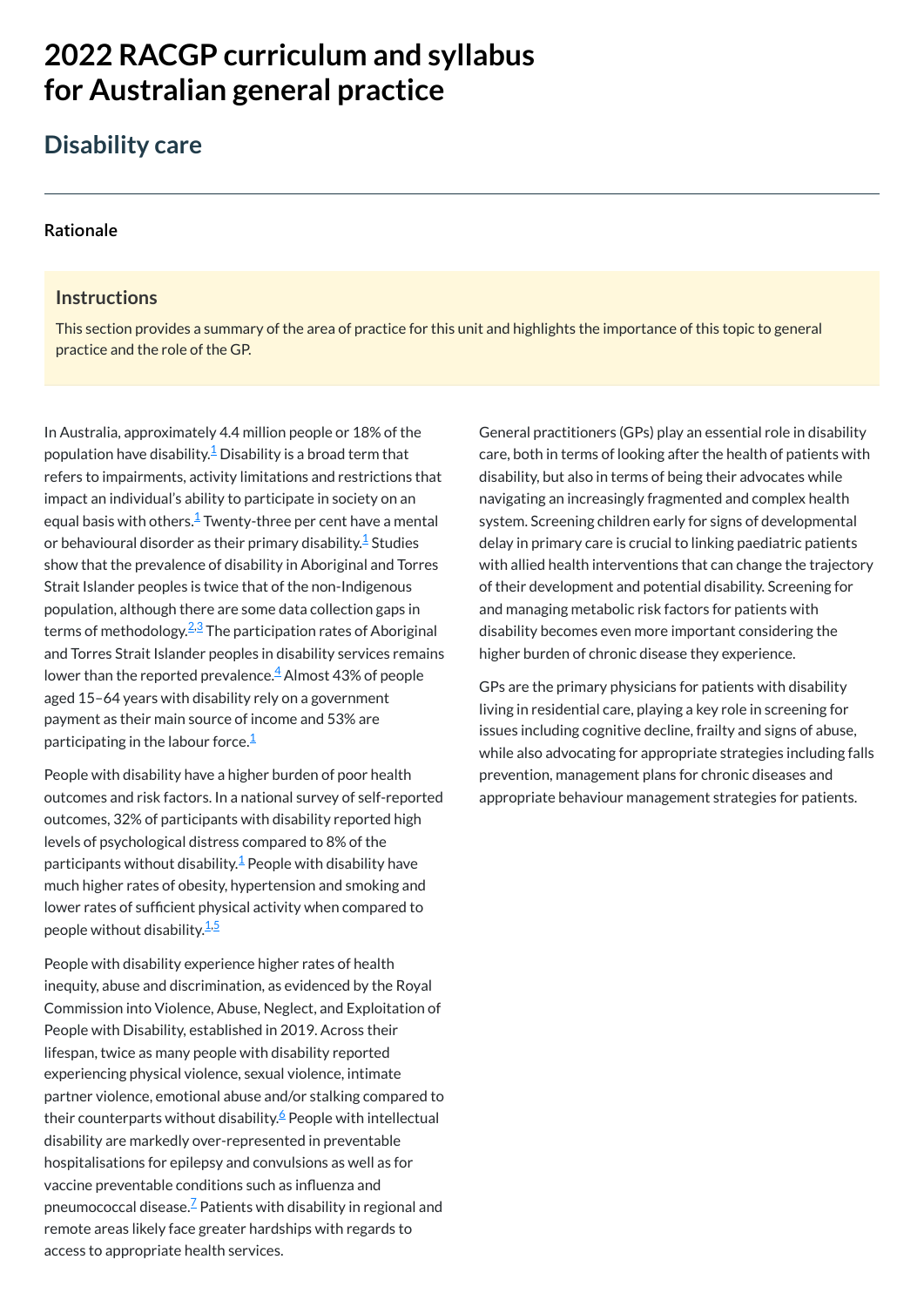## **[Competencies and learning outcomes](javascript:void(0))**

#### **Instructions**

This section lists the knowledge, skills and attitudes that are expected of a GP for this contextual unit. These are expressed as measurable learning outcomes, listed in the left column. These learning outcomes align to the core competency outcomes of the seven core units, which are listed in the column on the right.

| Communication and the patient-doctor relationship                                                                                                                                                           |                                                          |
|-------------------------------------------------------------------------------------------------------------------------------------------------------------------------------------------------------------|----------------------------------------------------------|
| Learning outcomes                                                                                                                                                                                           | Related core competency outcomes                         |
| The GP is able to:                                                                                                                                                                                          |                                                          |
| tailor communication style to effectively interact with patients,<br>their families or carers                                                                                                               | 1.1.1, 1.1.2, 1.1.3, 1.1.4, 1.1.5, 1.1.6, 1.3.1, AH1.3.1 |
| check understanding with the patient, their family or carers and<br>$\bullet$<br>ensure that clinical decisions and treatments are effectively<br>communicated to all those involved in care of the patient | 1.1.6, 1.2.1                                             |
| adopt a clinical approach free of discrimination which is holistic                                                                                                                                          | 1.1.1, 1.4.1                                             |

#### and respectful to a patient with disability and their family and/or carers

| Applied knowledge and skills                                                                                               |                                  |
|----------------------------------------------------------------------------------------------------------------------------|----------------------------------|
| Learning outcomes                                                                                                          | Related core competency outcomes |
| The GP is able to:                                                                                                         |                                  |
| • screen for and recognise signs of developmental delay in<br>paediatric patients to ensure early recognition and referral | 2.1.6, 2.1.8                     |

#### **References**

- <span id="page-1-0"></span>1. Australian Institute of Health and Welfare. People with disability in Australia 2020. Canberra, ACT: AIHW, 2021. [\(http://www.aihw.gov.au/reports/disability/people-with](http://www.aihw.gov.au/reports/disability/people-with-disability-in-australia-2020-in-brief/contents/health)disability-in-australia-2020-in-brief/contents/health) [Accessed 21 June 2021].
- <span id="page-1-1"></span>2. Korff J. Aboriginal people with disability. Creative spirits, 2020 [\(http://www.creativespirits.info/aboriginalculture/health/aboriginal-people-with](http://www.creativespirits.info/aboriginalculture/health/aboriginal-people-with-disability)disability) [Accessed 25 July 2021].
- <span id="page-1-2"></span>3.Biddle N, Gray M, Yap M. The geographic distribution of Indigenous disabilities. Canberra, ACT: First Peoples Disability Network, 2013 [\(https://apo.org.au/node/34290\)](https://apo.org.au/node/34290) [Accessed 20 June 2021].
- <span id="page-1-3"></span>4. Gilroy J, Donelly M, Colmar S, Parmenter T. Twelve factors that can influence the participation of Aboriginal people in disability services. Australian Indigenous HealthBulletin 2016;16(1):1–9 (http://healthbulletin.org.au/articles/twelve-factors[that-can-influence-the-participation-of-aboriginal-people-in-disability\)](http://healthbulletin.org.au/articles/twelve-factors-that-can-influence-the-participation-of-aboriginal-people-in-disability) [Accessed 20 June 2021].
- <span id="page-1-4"></span>5.Cooper SA, McLean G, Guthrie B, et al. Multiple physical and mental health comorbidity in adults with intellectual disabilities: Population-based cross-sectional analysis. BMC Fam Pract 2015;16:110.
- <span id="page-1-5"></span>6. Research report: Nature and extent of violence, abuse, neglect and exploitation against people with disability in Australia. Royal Commission into Violence, Abuse, Neglect and Exploitation of People with Disability. 2021 [\(https://disability.royalcommission.gov.au/publications/research-report-nature-and](https://disability.royalcommission.gov.au/publications/research-report-nature-and-extent-violence-abuse-neglect-and-exploitation-against-people-disability-australia)extent-violence-abuse-neglect-and-exploitation-against-people-disability-australia) [Accessed 25 July 2021].
- <span id="page-1-6"></span>7. Weise JC, Srasuebkul P. and Trollor JN. Potentially preventable hospitalisations of people with intellectual disability in New South Wales. Med J Aust 2021;215: 31-36. [\(https://www.mja.com.au/journal/2021/215/1/potentially-preventable](https://www.mja.com.au/journal/2021/215/1/potentially-preventable-hospitalisations-people-intellectual-disability-new)hospitalisations-people-intellectual-disability-new)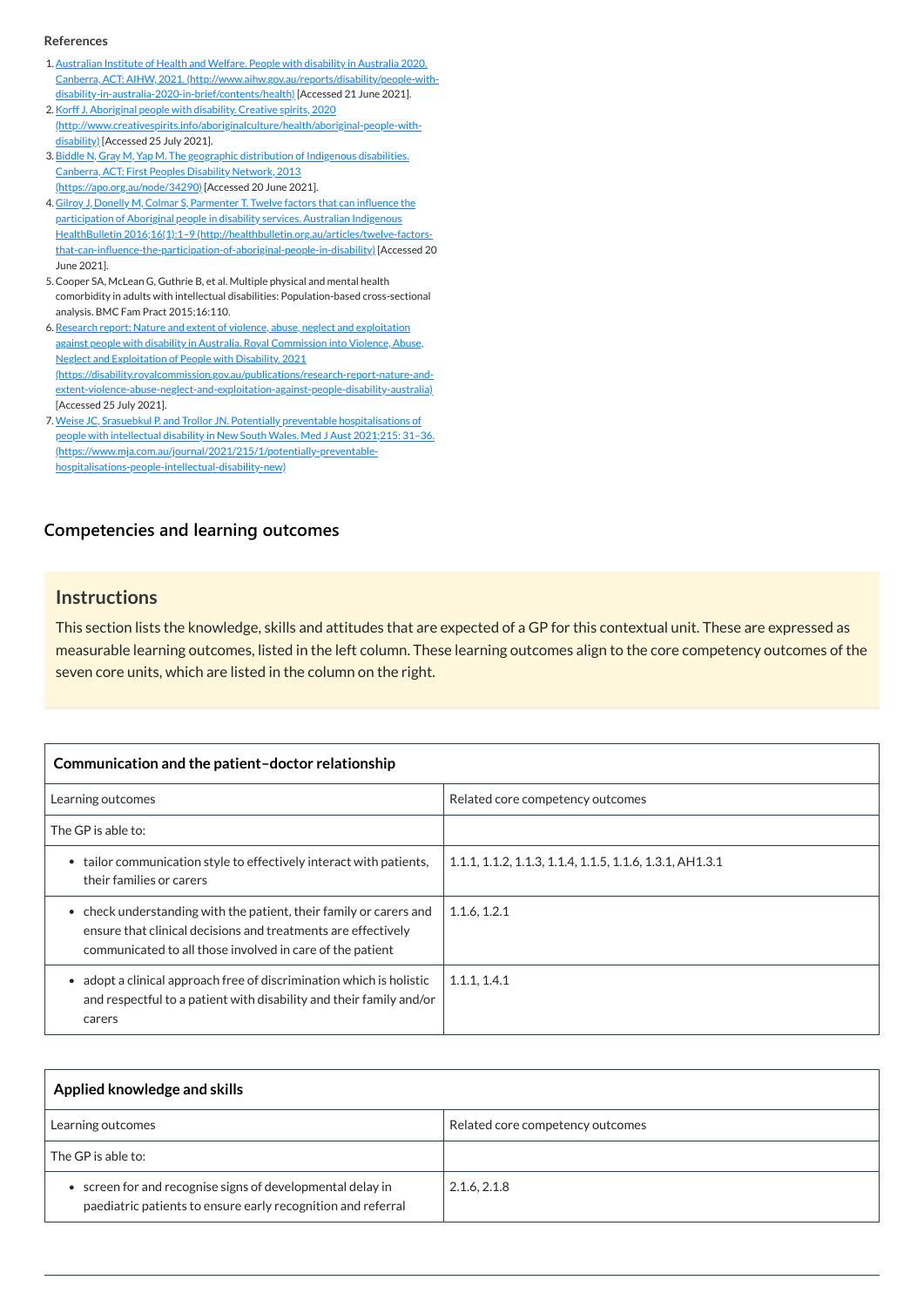| Applied knowledge and skills                                                                                                                                                |                                       |
|-----------------------------------------------------------------------------------------------------------------------------------------------------------------------------|---------------------------------------|
| screen for any relevant behaviour changes in patients with<br>cognitive disabilities that may indicate underlying health<br>conditions                                      | 2.1.6, 2.1.8                          |
| manage complex chronic conditions and multiple medications in<br>patients with disability                                                                                   | 2.1.9, 2.3.2                          |
| • screen for and manage signs of mental health distress                                                                                                                     | 2.1.6, 2.1.8                          |
| • formulate good quality management plans in collaboration with<br>team members for patients with disability who have chronic<br>conditions                                 | 2.4.1, 2.4.2, AH2.3.1, RH2.3.1        |
| provide a yearly systematic health surveillance which recognises<br>$\bullet$<br>the health vulnerabilities of people with disability                                       | 2.1.1, 2.1.2, 2.1.6 AH 2.1.1, RH2.1.1 |
| apply safe prescribing practices for psychotropic medications as<br>$\bullet$<br>per guidelines in clinical practice for patients with<br>cognitive/intellectual disability | 2.1.8, 2.1.9                          |

| Population health and the context of general practice                                                                                                                                                                                              |                                                |  |
|----------------------------------------------------------------------------------------------------------------------------------------------------------------------------------------------------------------------------------------------------|------------------------------------------------|--|
| Learning outcomes                                                                                                                                                                                                                                  | Related core competency outcomes               |  |
| The GP is able to:                                                                                                                                                                                                                                 |                                                |  |
| provide equitable access to healthcare by identifying barriers<br>and taking reasonable measures to overcome them in practice,<br>for example, through telehealth, suitable physical access to the<br>practice, and appropriate practice equipment | RH3.2.1, 3.2.2, 3.2.4                          |  |
| • screen for risk factors of poor metabolic health and risky<br>behaviours including smoking                                                                                                                                                       | 3.1.1, 3.1.3                                   |  |
| • screen for cognitive decline, frailty, behavioural disturbances,<br>falls, signs of abuse, and any changes in the support environment<br>which might negatively impact a person's care                                                           | 3.2.1, 3.2.2, 3.2.4, AH3.2.1, AH3.2.2, RH3.2.1 |  |
| advocate for falls prevention and behaviour management<br>strategies appropriately in residential care                                                                                                                                             | 3.2.2, 3.2.4                                   |  |

| <b>Professional and ethical role</b>                                                                       |                                  |
|------------------------------------------------------------------------------------------------------------|----------------------------------|
| Learning outcomes                                                                                          | Related core competency outcomes |
| The GP is able to:                                                                                         |                                  |
| access local health pathways for ongoing training and education<br>in the care of patients with disability | 4.2.1, 4.2.2, RH4.2.3            |

| record essential demographic details about a patient with      | 4.4.2 |
|----------------------------------------------------------------|-------|
| disability within the practice software and perform continuous |       |
| audits of software recording systems                           |       |

| Organisational and legal dimensions                                                                                                                                                       |                                  |
|-------------------------------------------------------------------------------------------------------------------------------------------------------------------------------------------|----------------------------------|
| Learning outcomes                                                                                                                                                                         | Related core competency outcomes |
| The GP is able to:                                                                                                                                                                        |                                  |
| • identify appropriate documentation and reporting structures<br>for services that assist patients in accessing care, for example, in<br>the development and maintenance of the NDIS plan | 5.2.3                            |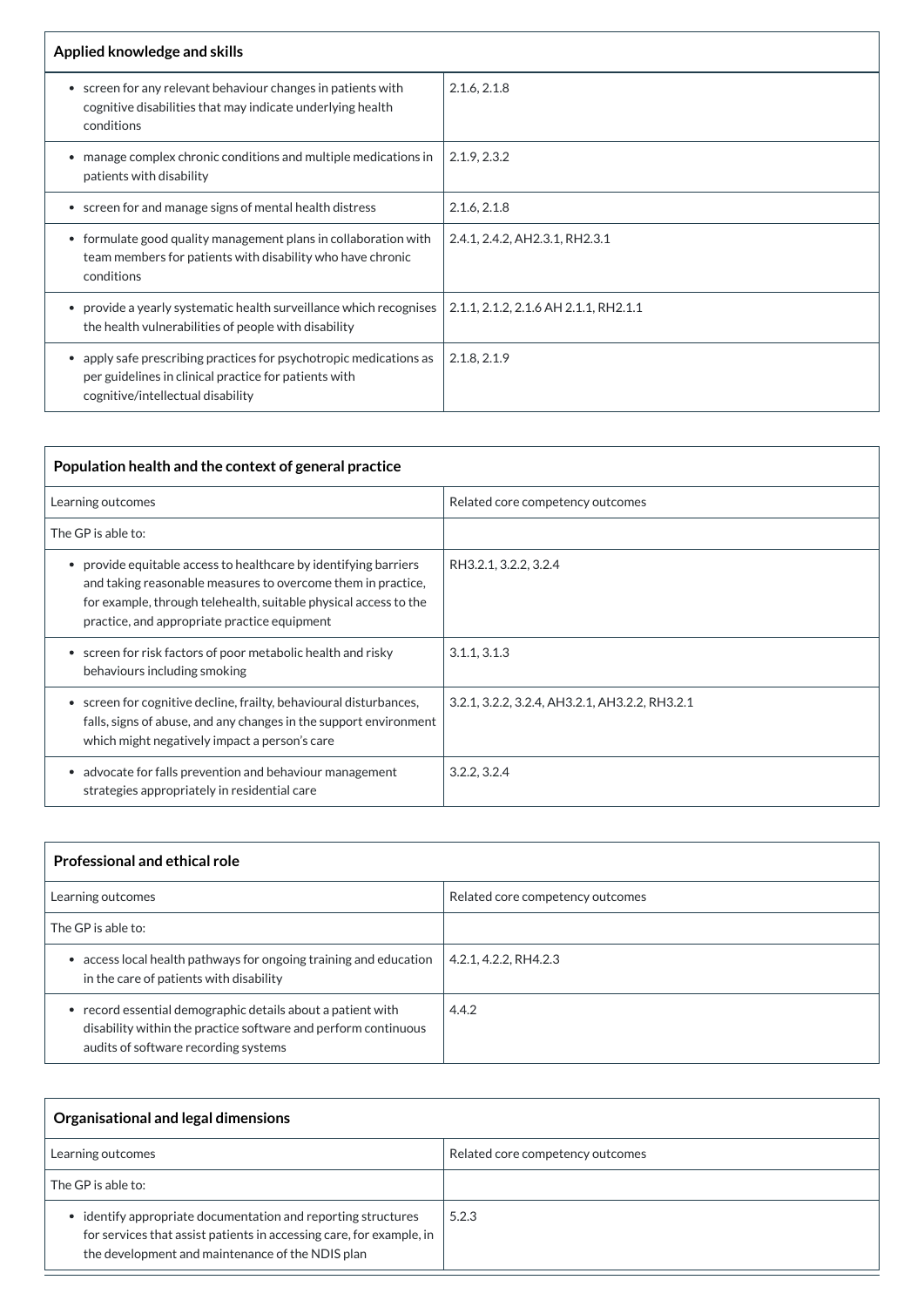| Organisational and legal dimensions                                                                                                                                                                                          |              |
|------------------------------------------------------------------------------------------------------------------------------------------------------------------------------------------------------------------------------|--------------|
| ensure the practice can provide information in a format that is<br>suitable for patients with disability, including the visually<br>impaired, functionally illiterate, or those who have English as a<br>subsequent language | 5.1.1, 5.2.5 |
| explain and obtain informed consent in a manner of shared<br>decision-making when substitute/supporting decision-makers<br>are involved                                                                                      | 5.2.1, 5.2.2 |

# **[Words of wisdom](javascript:void(0))**

## **Instructions**

This section includes tips related to this unit from experienced GPs. This list is in no way exhaustive but gives you tips to consider applying to your practice.

**Extension exercise:** Speak to your study group or colleagues to see if they have further tips to add to the list.

The questions in the table below are ordered according to the RACGP clinical exam assessment areas [\(https://www.racgp.org.au/getmedia/f93428f5-c902-44f2-b98a-e56d9680e8ab/Clinical-Competency-Rubric.pdf.aspx\)](https://www.racgp.org.au/getmedia/f93428f5-c902-44f2-b98a-e56d9680e8ab/Clinical-Competency-Rubric.pdf.aspx) and domains, to prompt you to think about different aspects of the case example.

Note that these are examples only of questions that may be asked in your assessments.

- **1.** Managing patients with disability can seem complex and challenging, and sometimes it is. But if you use effective communication skills that avoid stigma and discrimination, and spend time building rapport, over time you will see the rewards. The skills you develop will make you a better GP and improve your management of all patients with complex chronic conditions.
- **2.** Always consider recalls, health checks, and vaccines during any consultation with a patient with disability. Try to spend a couple of minutes making sure your practice software has captured this information. This will make your workflow more efficient.
- **3.** Take some time to review your local referral pathways and identify allied health professionals and specialists you can ask for advice regarding challenging cases.
- **4.** If any investigations and/or procedures require a patient to be sedated because of their limited cognition, it is essential you mention this on your referral/clinical handover to your acute care colleagues to prevent this important information being lost in transition.
- **5.** To learn this contextual unit, take a holistic approach by considering each stage of life as you review the guiding topics and content areas. Also consider the broader [biopsychosocial](#page-8-0) context and environmental factors. By doing this you will avoid thinking about disability from a purely biological model of disease.

# **[Case consultation example](javascript:void(0))**

#### **Instructions**

1. Read this example of a common case consultation for this unit in general practice.

2. Thinking about the case example, reflect on and answer the questions in the table below.

You can do this either on your own or with a study partner or supervisor.

**Extension exercise**: Create your own questions or develop a new case to further your learning.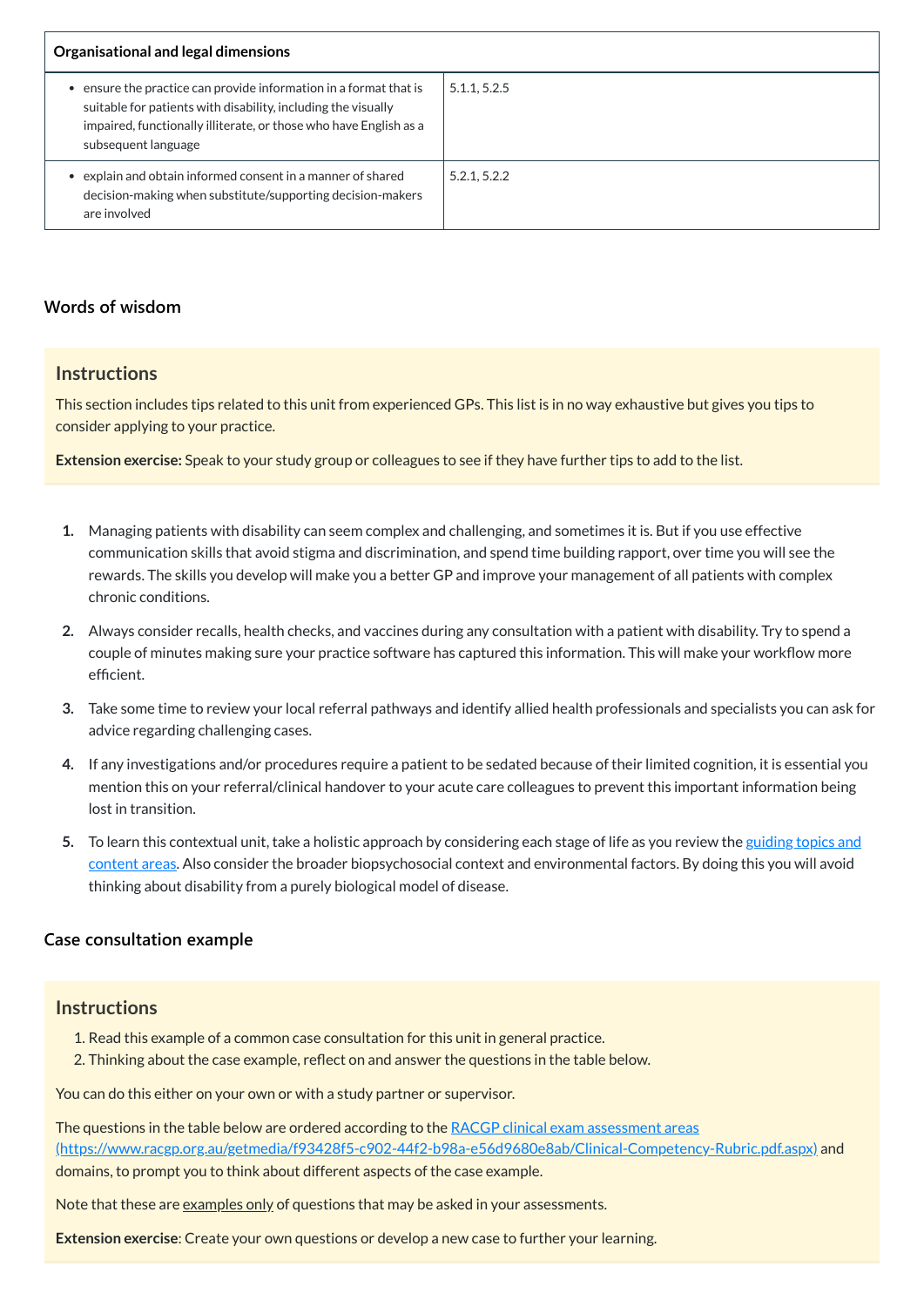

**Mark, a 48-year-old regular patientfrom a residential group home has been broughtin by his carers after having a fall yesterday. Mark has severe intellectual disability, epilepsy and a history of disinhibited behavioural disturbances.**

Mark is on multiple medications including valproate, levetiracetam, sertraline, risperidone and quetiapine. He has difficulty answering clinical questions correctly and is mostly nonverbal. He is usually quite happy to see you but today appears silent and withdrawn. He limps to your room. Overnight he was quite agitated, and staff gave him stat temazepam as prescribed by another doctor.

| Questions for you to consider                                                                                                                         |                                                      | <b>Domains</b> |
|-------------------------------------------------------------------------------------------------------------------------------------------------------|------------------------------------------------------|----------------|
| What communication strategies could you use to take a<br>history and perform a clinical examination?                                                  | 1. Communication and consultation skills             | 1,2,5          |
| What issues about consent will you need to consider with<br>Mark?                                                                                     |                                                      |                |
| What assistive technology could you use to communicate<br>with him?                                                                                   |                                                      |                |
| How would you approach this consultation if English was<br>not Mark's first language?                                                                 |                                                      |                |
| How would you gather additional information about the fall<br>and subsequent agitation overnight?                                                     | 2. Clinical information gathering and interpretation | $\overline{2}$ |
| How would you arrange investigations? How you would<br>obtain investigations if this was a rural location or an after-<br>hours consultation?         |                                                      |                |
| How do you identify an acutely unwell patient with<br>impaired communication/cognition?                                                               | 3. Making a diagnosis, decision making and reasoning | $\overline{2}$ |
| If Mark were an Aboriginal or Torres Strait Islander, how<br>would your differentials change (eg undiagnosed diabetes<br>or renal disease)?           |                                                      |                |
| What factors would you consider with regards to Mark in<br>the community versus the emergency department?                                             | 4. Clinical management and therapeutic reasoning     | $\overline{2}$ |
| If Mark were an Aboriginal or Torres Strait Islander, what<br>specialised services or personnel could you include as part<br>of your management plan? |                                                      |                |
| How do you approach polypharmacy in residential care?                                                                                                 |                                                      |                |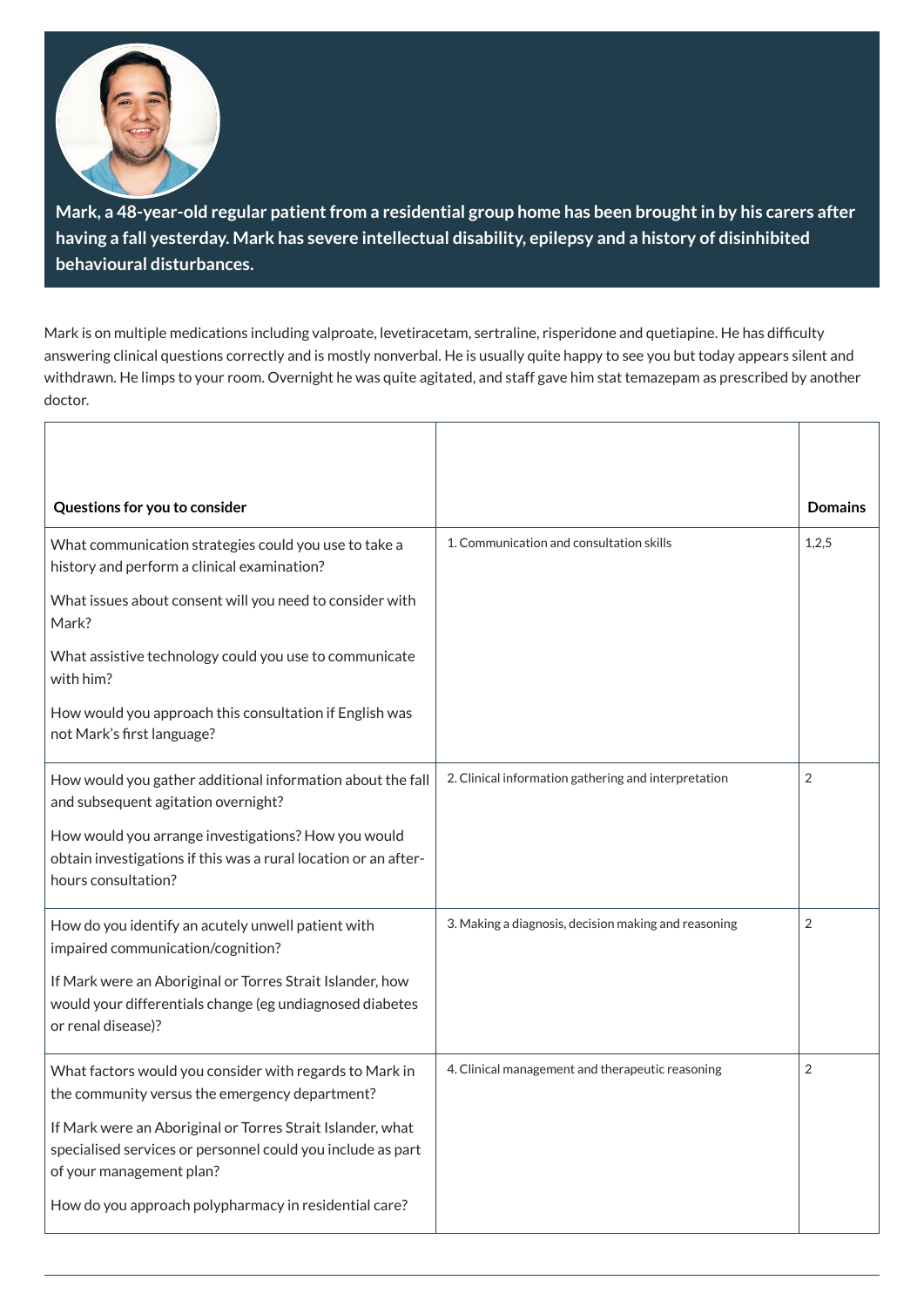| Questions for you to consider                                                                                                                                                            |                                                            | <b>Domains</b> |
|------------------------------------------------------------------------------------------------------------------------------------------------------------------------------------------|------------------------------------------------------------|----------------|
| How would you ensure your prescribed management plan<br>is adhered to by the group home?                                                                                                 | 5. Preventive and population health                        | 1,2,3          |
| If Mark were younger and still living at home, how would<br>you help the family to follow your management plan?                                                                          |                                                            |                |
| If Mark were younger and planning to remain at home,<br>what are the long-term considerations for both Mark and<br>his carers? How could you support both Mark and his<br>carers?        |                                                            |                |
| In the long term, what role would allied health team<br>members play in this situation?                                                                                                  |                                                            |                |
| What long-term issues need to be considered as part of<br>Mark's yearly health assessment (eg falls prevention)?                                                                         |                                                            |                |
| What are some preventive activities that are important to<br>consider in general practice for patients with disability?                                                                  |                                                            |                |
| Where would you look for information on referral<br>pathways for patients with disability?                                                                                               | 6. Professionalism                                         | 4              |
| Are there broader systems-based changes you could<br>advocate for in this residential group home to improve<br>patient care?                                                             |                                                            |                |
| Can your practice software capture information about<br>patients with disability?                                                                                                        | 7. General practice systems and regulatory requirement     | 5              |
| How would you ensure recalls for preventive activities are<br>followed through in your software system?                                                                                  |                                                            |                |
| Is your practice 'disability friendly' in terms of access,<br>booking of appointments, etc?                                                                                              |                                                            |                |
| If consent is appropriately gained but the patient is not<br>particularly compliant, what steps are involved in<br>performing a finger prick glucose test and venesection for<br>bloods? | 8. Procedural skills                                       | 2              |
| How would you access additional support/advice about<br>managing this presentation?                                                                                                      | 9. Managing uncertainty                                    | 2              |
| Some patients with disability have limited communication.<br>How would you recognise a significantly ill patient if this<br>were the case?                                               | 10. Identifying and managing the significantly ill patient | $\overline{2}$ |
| What modes of clinical handover might be essential? How<br>would this change in a rural location?                                                                                        |                                                            |                |
| How would you ensure Mark is followed up?                                                                                                                                                |                                                            |                |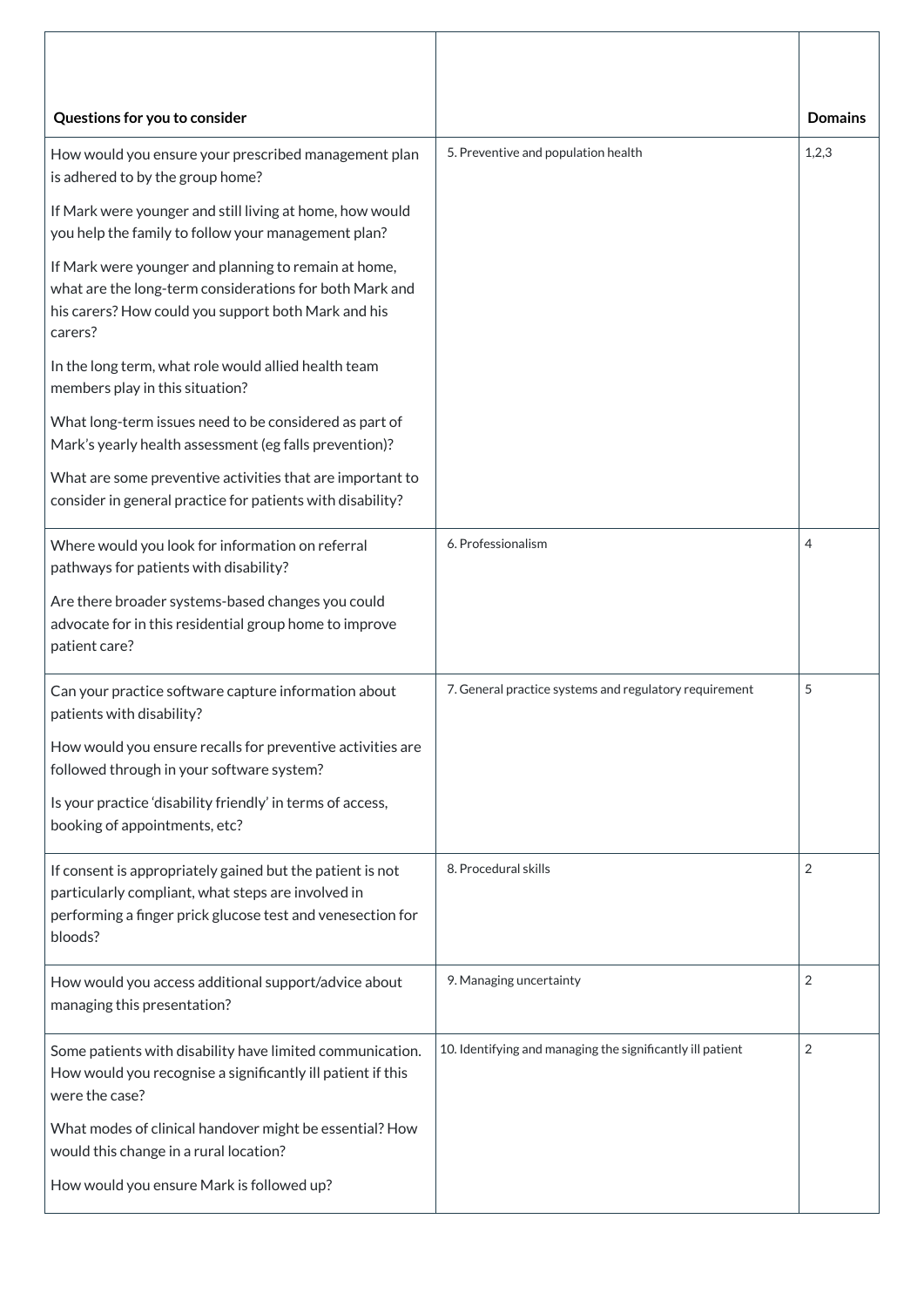# **[Learning strategies](javascript:void(0))**

# **Instructions**

This section has some suggestions for how you can learn this unit. These learning suggestions will help you apply your knowledge to your clinical practice and build your skills and confidence in all of the broader competencies required of a GP.

There are suggestions for activities to do:

- on your own
- with a supervisor or other colleague
- in a small group
- with a non-medical person, such as a friend or family member.

Within each learning strategy is a hint about how to self-evaluate your learning in this core unit.

If possible, invite a patient with disability from a residential care home to have a yearly health check/CHAP tool. Identify and use an appropriate template from the [resources](#page-9-0) provided in the <u>learning resources</u> section.

**On your own**

Identify three patients from your practice software with disability and audit the notes to check for evidence of consent being documented and appropriate strategies being used to take a history, conduct a physical examination and/or perform investigations. Compare to your own study on the topic.

Identify patients from your practice software with disability who are on more than three medications and conduct a medication review. Refer to guidelines for managing polypharmacy, specifically around the risks of prescribing psychotropic medications in patients with disability and/or in residential care. Perform a home medicines review with a pharmacist, if not previously done, and discuss your findings with them. entify the cument<br>
estigat<br>
Wha<br>
Wha<br>
Why<br>
Coul<br>
e an app<br>
Why<br>
Coul<br>
e an app<br>
Why<br>
Coul<br>
e an app<br>
Coul<br>
e Miscus<br>
Po a<br>
For t<br>
Are t<br>
dit youl<br>
dicus<br>
Are t<br>
Try t<br>
Try t<br>
Try t<br>
Coul<br>
dicus<br>
Do a<br>
For t<br>
Try t<br>
Coul<br>
d

- What has been missed? What could be improved? How could you improve your practice in this area?
- What different types of disabilities have you identified in your patients; for example, physical, intellectual, emotional?

- Are any patients missing vaccinations?
- Try to include Aboriginal and Torres Strait Islander patients in your audit are the guidelines different?
- Why did you pick this template? How could it help you undertake <sup>a</sup> health check? What is included?
- Could you use or adapt this for patients with disability who live at home?

- Do all medications have appropriate clinical indications?
- For the medications that need regular monitoring (eg serum levels or INR), is this being done?
- Are there any interactions between medications that haven't been considered?

Audit your clinical software for 10 patients – paediatric and adult – with disability (eg autism spectrum disorder, cerebral palsy) and check if their vaccination status meets current guidelines for vaccination in high-risk populations as per the Australian Immunisation Handbook [\(https://immunisationhandbook.health.gov.au/\).](https://immunisationhandbook.health.gov.au/)



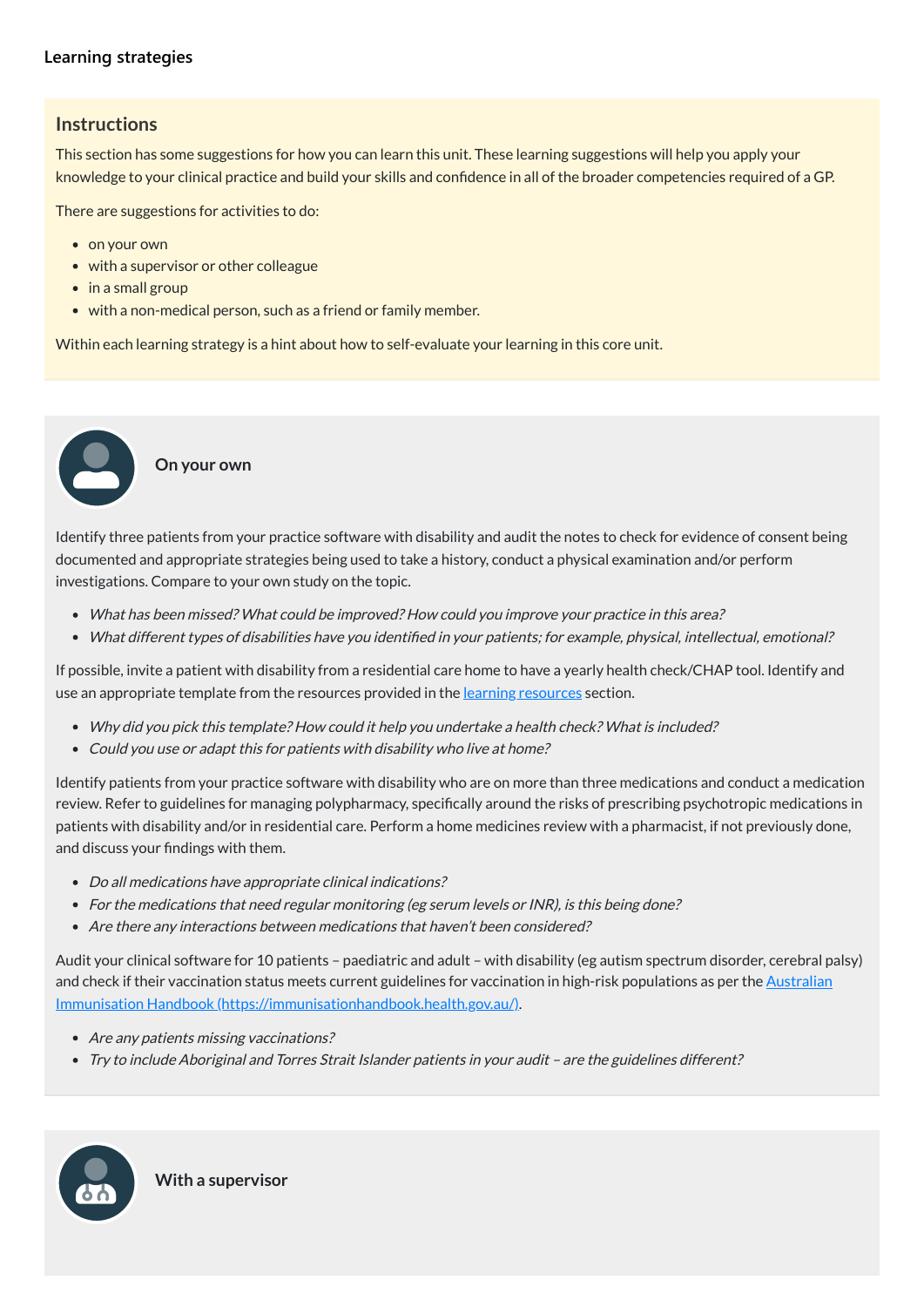If any of your supervisors see patients with disability from residential care, review how they identify acutely unwell patients and how they refer them in the local community.

- What are the issues to identify?
- What strategies can you learn from your supervisor?

Pick a patient with disability from the clinical software – this could be your patient or your supervisor's – and identify and discuss the barriers to care for this patient.

- Do they have financial assistance from the government? Was this difficult to obtain?
- Have they faced issues around bullying/stigma with regards to their disability? How would you manage this in practice as their doctor and advocate? How often would you specifically ask about this in practice?

If any of your supervisors visit residential group homes, accompany them on a visit and evaluate how management of the consultation differs from one conducted in-practice.

- What communication strategies did you use?
- How did you identify if the patient was acutely unwell?
- What are the key differences?
- What aspect of assessing <sup>a</sup> patient in the group home context did you find most challenging?
- How does your approach to history-taking and physical examination need to be adapted from that in the practice setting?

- How did you break the news to parents and manage their expectations?
- How did you facilitate and ensure follow-up of the issues you identified, and how did you involve allied health and specialists?
- What strategies can you take from this discussion to use in your own practice?



If any of your patients with disability need a screening procedure or a preventive activity such as a vaccination, ask your supervisor to be present and give you feedback on your ability to get informed consent and conduct the procedure appropriately and safely.

What did your supervisor suggest that you do differently?

# **In a small group**

Role-play a consultation with a patient who has limited cognition/communication and is acutely unwell. As a group, discuss potential issues in gathering information and gaining consent, and consider when to refer a patient to the local emergency department.

As a group, discuss your experiences in identifying developmental delays in children during health checks and vaccination appointments.

# **With a friend or family member**

Ask your friend or family member to imagine they are a parent of a newborn diagnosed with cerebral palsy, or a child with severe developmental delays. Ask them what their immediate, short-term, and long-term concerns would be. This is a helpful resource to use: Rethinking Childhood Disabilities - Happiness vs Healthiness [\(http://www.melbournechildpsychology.com.au/blog/rethinking-disability\).](http://www.melbournechildpsychology.com.au/blog/rethinking-disability)

- How could you, as a GP, address these concerns?
- What sorts of things did they come up with? Is it what you expected?

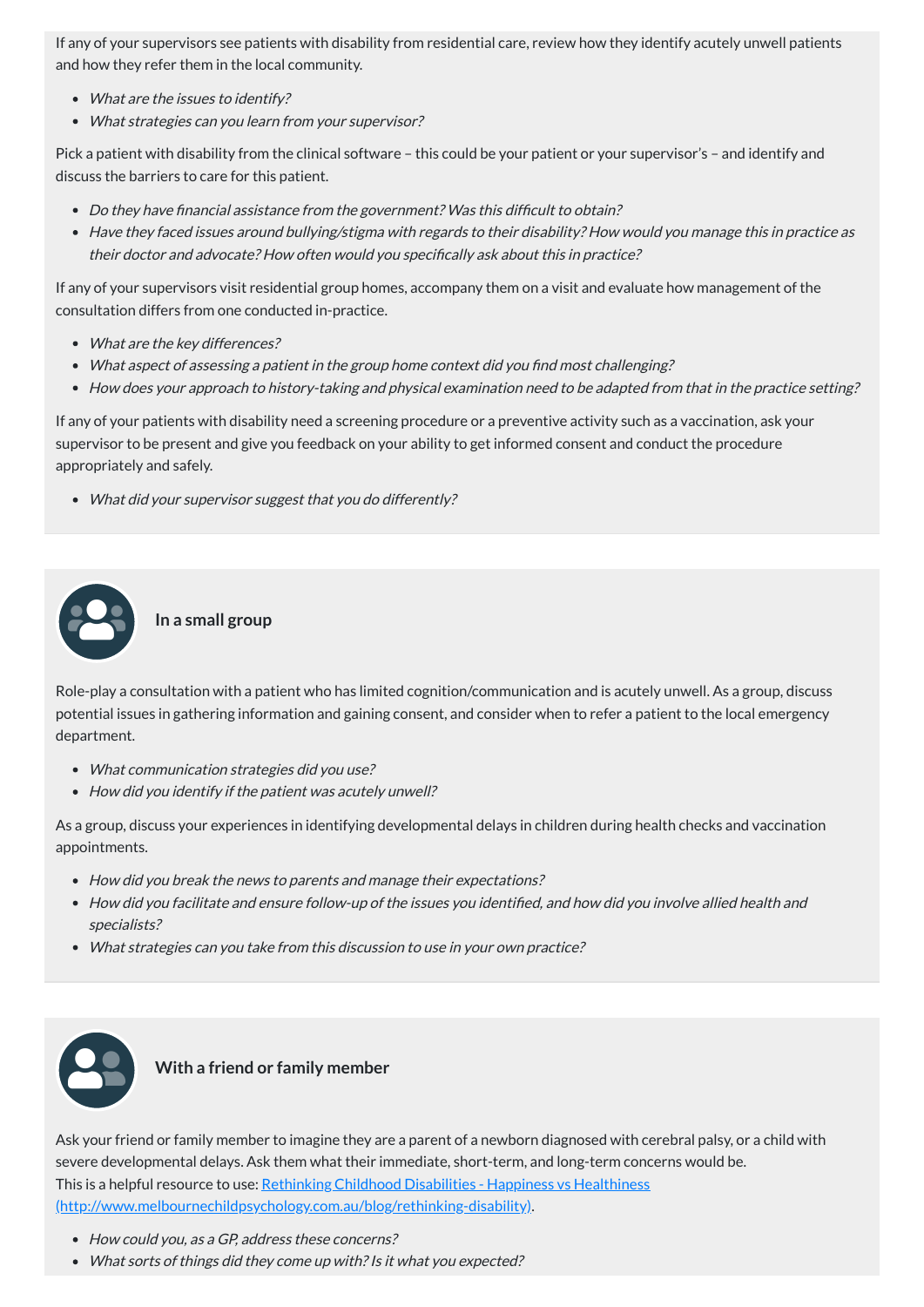• How could you develop skills to manage these things?

#### **[Guiding topics and content areas](javascript:void(0))**

## **Instructions**

These are examples of topic areas for this unit that can be used to help guide your study.

Note that this is not a complete or exhaustive list, but rather a starting point for your learning.

## <span id="page-8-0"></span>**Caring for patients with disability**

The term disability refers to physical, sensory, intellectual, and psychological impairments that cause some level of restriction or limitation to activities or to an individual's ability to participate in everyday activities.

- Understand the aetiology of common disabilities encountered in general practice:
	- $\circ$  cerebral palsy
	- $\circ$  spina bifida
	- autism spectrum disorder
	- chromosomal disorders; for example, Down's syndrome, Di George syndrome
	- $\circ$  attention deficit hyperactivity disorder (ADHD)
	- $\circ$  neurological diseases such as multiple sclerosis (MS)
	- neurodegenerative diseases such as Alzheimer's, Parkinson's, and Huntington's diseases
	- $\circ$  traumatic brain injury and spinal injuries.
- At every stage of caring for a patient with a disability understand and define the medico-legal implications of appropriate consent to treatment and to undertake preventive activities, specifically:
	- vaccination of high-risk populations
	- healthy lifestyle interventions; including diet, exercise and smoking cessation
	- $\circ$  reducing and/or preventing cardiometabolic risk factors
	- o screening for carer stress
	- developing management plans, including managing sick days, for chronic conditions; such as asthma and type 2 diabetes
	- ensuring screening is always up to date; including cervical cytology, faecal occult blood test (FOBT), breast screening and screening for diabetes.

- Screen for and manage mental health issues; including depression, anxiety and/or psychosis.
- Screen for and manage risk-taking behaviour around drugs, alcohol and sexual relationships.
- Consider the impact of the young person's disability on education and employment opportunities.
- Consider and manage the impact of the person's disability on their ability to drive a car or motorcycle.
- Consider issues around contraceptive use, consent, screening for sexually transmissible infections (STIs) and sexual/gender identity, if sexually active, and consider the impact of the young person's medication(s) on this.
- Facilitate transition into adult services for the young person's disability.

## **Disability in childhood**

- Through a detailed history, examination and assessment, screen for childhood congenital, chromosomal or developmental disabilities:
	- o during developmental assessments at the newborn stage and at every vaccination appointment
	- during antenatal screening, as appropriate, and monitor for physical and congenital disabilities in pre-term babies.
- Understand the importance of early intervention of allied health for certain developmental delays.
- Formulate management plans and referrals to the National Disability Insurance Scheme (NDIS).

#### **Disability in adolescents and young adults**

# **Disability in adults – congenital or acquired**

Understand the importance of specialised support services.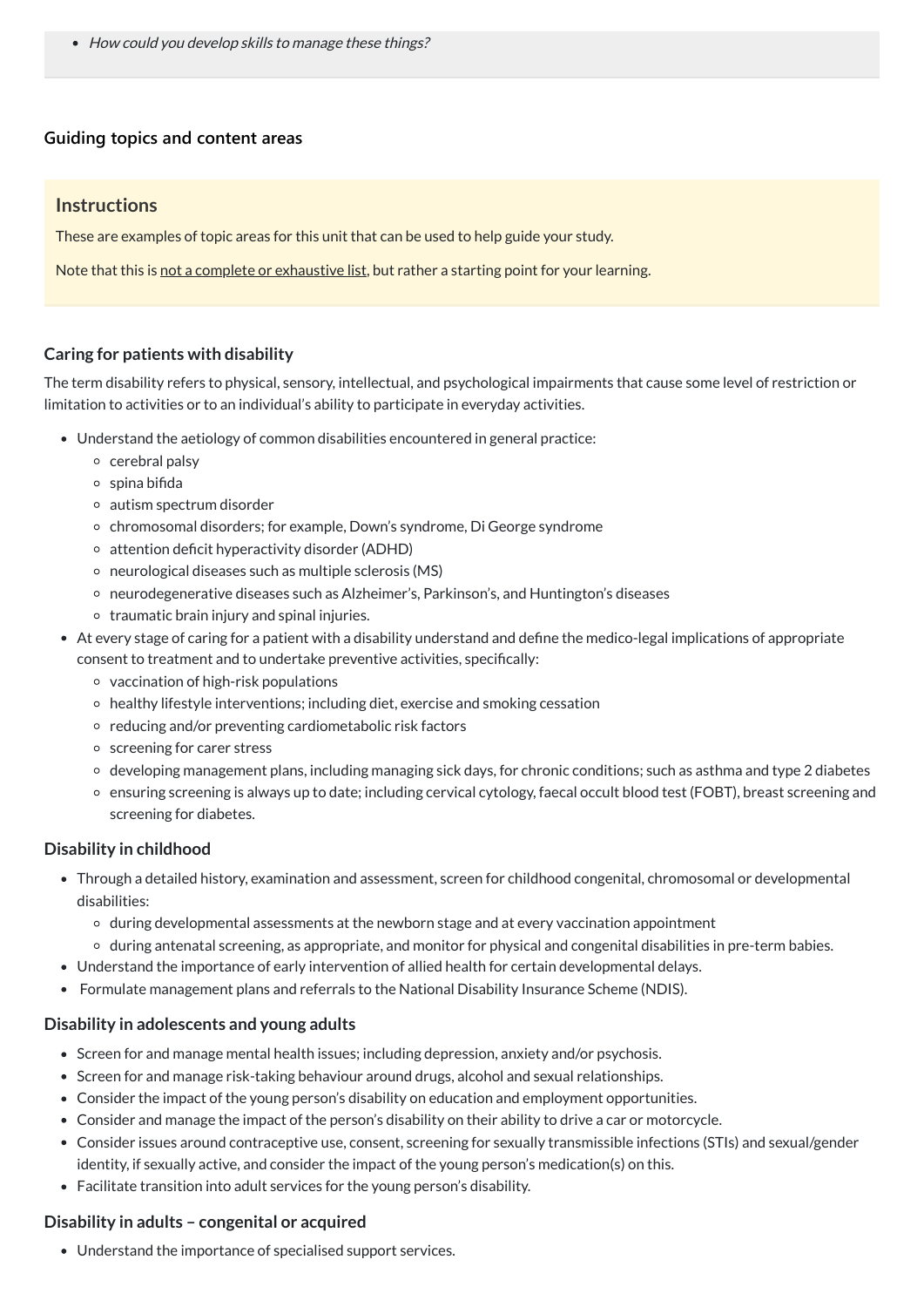- Review referral pathways for respite and residential care.
- Screen for carer stress.
- Consider and help manage the impact of the person's disability on accessibility to transport, their sexual activity and overall wellbeing.
- Screen for mental health issues; including depression and/or anxiety and be able to discuss the stigma the person may face in the community.
- Consider and help manage the person's access to housing, employment and funding for services.
- If the condition is terminal, consider advance care planning or early utilisation of palliative care services.
- Screen for polypharmacy and understand the issues around safe prescribing of psychotropic medication to patients with intellectual disability.
- Competently conduct a yearly health assessment.
- Screen for the ability to perform activities of daily living.
- Screen for signs of cognitive decline through screening tools such as Mini-Mental State Examination (MMSE) or Addenbrooke's Cognitive Examination-III (ACE-III), as well as through obtaining a history from carers/family.
- Be aware of a decline in the person's self-care skills, memory, recognition of others, and ability to communicate and access the community.
- Consider the impact of the person's disability/impaired cognition on their ability to drive.
- Be familiar with the Geriatric Depression Scale (GDS) and consider screening for mental health disorders; including depression and anxiety.
- Investigate the impact of isolation on the person's mood and daily functioning.
- Be familiar with falls prevention and managing frailty.
- Learn about advance care directives, power of attorney legislation, medical decision-making and palliative care support for end-of-life planning.

The following list of resources is provided as a starting point to help guide your learning only and is not an exhaustive list of **all resources.** It is your responsibility as an independent learner to identify further resources suited to your learning needs, and to ensure that you refer to the most up-to-date guidelines on a particular topic area, noting that any assessments will utilise current guidelines.

• Moeller-Saxone K, McCutcheon I, Halperin S, Herrman H, Chanen AM. Meeting the primary care needs of young people in residential care. [\(http://www.racgp.org.au/afp/2016/october/meeting-the-primary-care-needs-%E2%80%A8of-young](http://www.racgp.org.au/afp/2016/october/meeting-the-primary-care-needs-%E2%80%A8of-young-people-in-residential-care)people-in-residential-care) Aust J Gen Pract 2016;45(10):706–711.

## **Caring for patients with disability in residential care**

• Bradshaw P, Pickett C, van Driel ML, Brooker K, Urbanowicz A. Recognising, supporting and understanding Autistic adults in general practice settings [\(http://www1.racgp.org.au/ajgp/2021/march/recognising-supporting-and-understanding-autistic\).](http://www1.racgp.org.au/ajgp/2021/march/recognising-supporting-and-understanding-autistic) Aust J Gen Pract 2021;50(3):126–30.

- Depending on the person's age and cognition level, communicate with them appropriately and gather information from multiple sources; including carers and family members regarding health complaints.
- Understand the importance of appropriate communication, both verbal and written, between health professionals working at the facility and ensure management plans are clear and actionable with appropriate safety netting and follow-up.
- Recognise and manage polypharmacy, especially in the context of after-hours prescribing.
- Understand the principles of falls prevention.
- Understand and advocate for behavioural management strategies instead of psychotropic medications, wherever possible.

## **[Learning resources](javascript:void(0))**

## **Instructions**

#### <span id="page-9-0"></span>**Journal articles**

A summary of the complexity of looking after children in out-of-home care, with therapeutic recommendations with an evidence base, and helpful tables.

The potential underlying mental health and social issues in undiagnosed autism, particularly for females.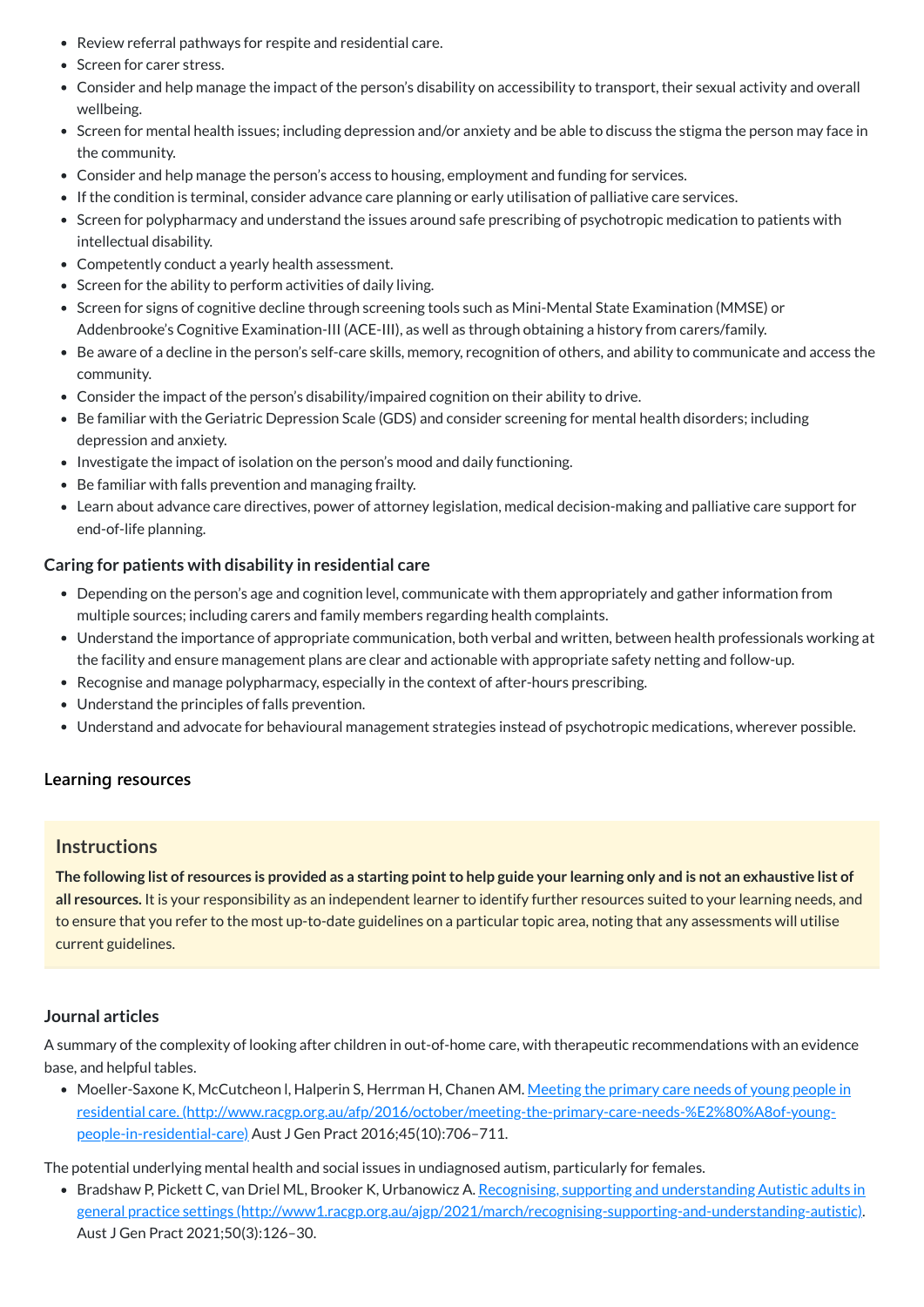A good overview of the clinical issues for GPs supporting families dealing with autism.

• Brignell A, Cox G, Ure A, Bernie C, Williams K. Identifying and supporting autistic preschoolers and their families [\(https://www1.racgp.org.au/ajgp/2021/march/identifying-and-supporting-autistic-preschoolers\).](https://www1.racgp.org.au/ajgp/2021/march/identifying-and-supporting-autistic-preschoolers) Aust J Gen Pract 2021;50(3):115–19.

• Developmental disability [published 2021 Mar]. In: Therapeutic Guidelines [\(http://www.tg.org.au\)](http://www.tg.org.au/) [digital]. Melbourne: Therapeutic Guidelines Limited; 2021 Mar.

## **Textbooks**

An extensive section covering all topics within disability care in an Australian context.

# **Online resources**

Podcasts that provide evidence for responsible prescribing and highlight alternatives in terms of advocacy and behavioural strategies.

• Involved, an initiative of the ACT Government. Comprehensive Health Assessment Program (CHAP) template and information [\(http://www.involvedcbr.com.au/making-inclusion-happen/health-wellbeing/comprehensive-health-assessment](http://www.involvedcbr.com.au/making-inclusion-happen/health-wellbeing/comprehensive-health-assessment-program-chap-tool)program-chap-tool).

• National Disability Insurance Scheme. Information for general practitioners (http://www.racgp.org.au/running-a[practice/practice-resources/general-practice-guides/ndis-information-for-general-practitioners\).](http://www.racgp.org.au/running-a-practice/practice-resources/general-practice-guides/ndis-information-for-general-practitioners)

University of New South Wales. Responsible Psychotropic Prescribing to People with an Intellectual Disability Podcasts [\(http://www.3dn.unsw.edu.au/education-resources/health-mental-health-professionals/positive-cardiometabolic-health](http://www.3dn.unsw.edu.au/education-resources/health-mental-health-professionals/positive-cardiometabolic-health-people-id/responsible-psychotropic-prescribing-people-intellectual-disability-podcasts)people-id/responsible-psychotropic-prescribing-people-intellectual-disability-podcasts).

The CHAP yearly assessment tools conducted by GPs for patients in group homes across Australia.

• The Royal Australian College of General Practitioners. Chapter 18. Specific populations: Working with violence and abuse in people with disabilities (https://www.racgp.org.au/clinical-resources/clinical-guidelines/key-racgp-guidelines/view-all-racgp[guidelines/abuse-and-violence/specific-populations/working-with-violence-and-abuse-in-people-with-dis\).](https://www.racgp.org.au/clinical-resources/clinical-guidelines/key-racgp-guidelines/view-all-racgp-guidelines/abuse-and-violence/specific-populations/working-with-violence-and-abuse-in-people-with-dis) In: White book. Abuse and violence: Working with our patients in general practice, 5th edn. Melbourne: RACGP, 2021.

An important resource for GPs with patients with disability applying for the NDIS.

• ID Health Education by 3DN. Adapting healthy lifestyle interventions for people with intellectual disability [\(https://idhealtheducation.mygo1.com/p/#/app/course-view/14807160/overview?instance=14793423\).](https://idhealtheducation.mygo1.com/p/#/app/course-view/14807160/overview?instance=14793423)

A resource about the importance of understanding the stigma and abuse vulnerable populations face and providing nonjudgemental and holistic care to patients with disability.

A comprehensive toolkit and training in clinical and medico-legal complexities of managing patients with an intellectual disability.

• The Agency for Clinical Innovation. Intellectual Disability resources [\(https://aci.health.nsw.gov.au/resources/intellectual](https://aci.health.nsw.gov.au/resources/intellectual-disability)disability).

# **Learning activities**

An excellent online course to learn about the high prevalence of metabolic risk factors in patients with intellectual disability.

Increase your knowledge and awareness about barriers to accessing mainstream healthcare for people with disabilities.

Access for All. Disability awareness for mainstream health providers [\(https://accessforall-checkup.talentlms.com/\).](https://accessforall-checkup.talentlms.com/)

Excellent resources for both clinical learning and exam preparation.

- The Royal Australian College of General Practitioners, *gplearning [\(http://www.racgp.org.au/education/professional](http://www.racgp.org.au/education/professional-development/online-learning/gplearning)*development/online-learning/gplearning) activities:
	- How to recognise confusion in the elderly both in residential care and in the community, how to manage it, and the GP's ethical and legal role.
	- Acute confusion in the elderly causes and management implications. Comprehensive Health Assessment Program template and information.
	- Care of people with cerebral palsy in general practice MCQs.

A comprehensive overview of screening for and diagnosing development delays that may be due to autism.

Autism spectrum disorder – Screening, diagnosis and intervention.

#### **This contextual unit relates to the other unit/s of:**

Abuse and violence [\(https://www.racgp.org.au/curriculum-and-syllabus/units/abuse-and-violence\)](https://www.racgp.org.au/curriculum-and-syllabus/units/abuse-and-violence)